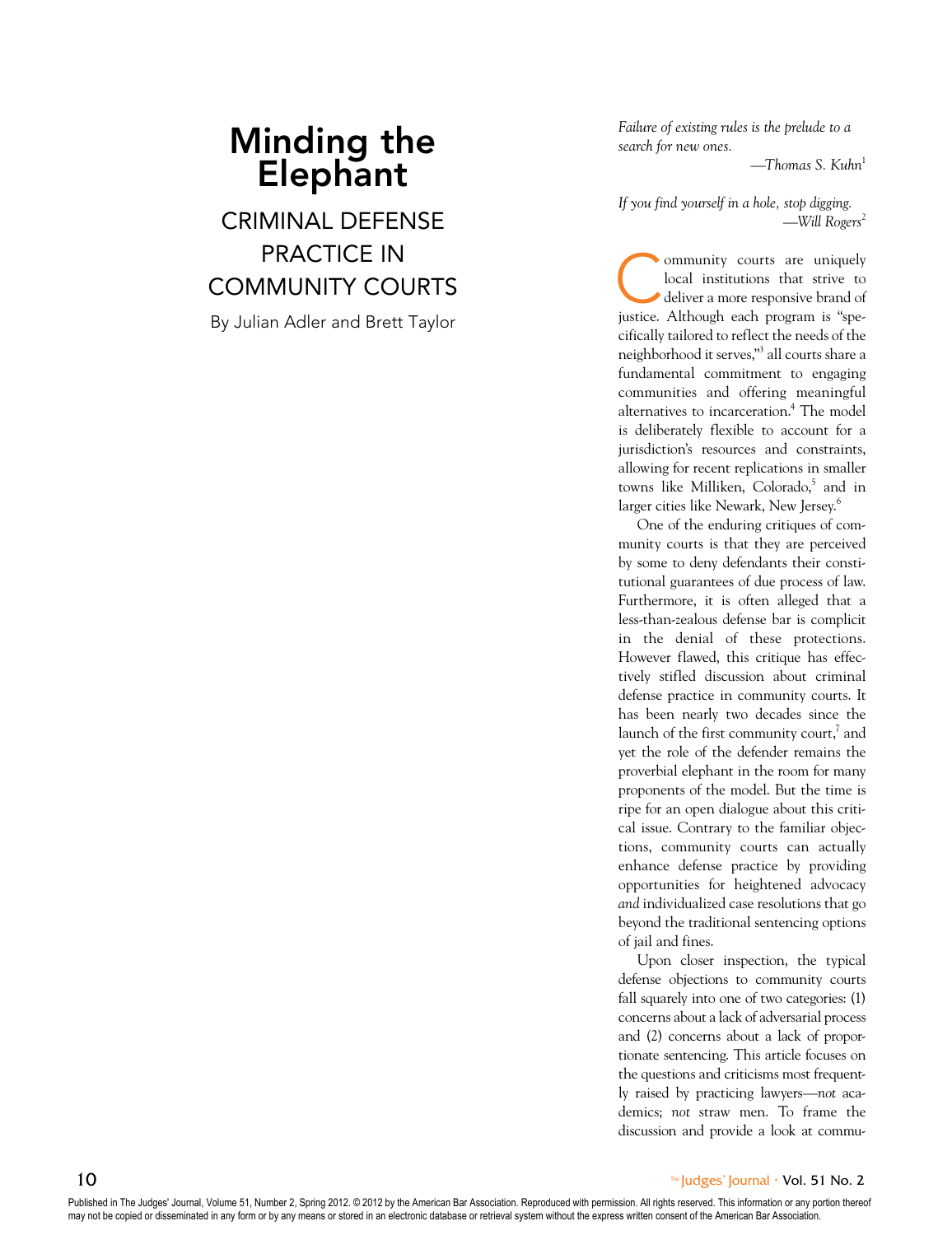nity courts in action, consider the following case examples culled from our collective experience as practitioners at the Red Hook Community Justice Center, a community court in Brooklyn, New York:

- ■■ *James8 is a 32-year-old male who uses heroin and has a criminal record dating back 13 years. He has 14 prior misdemeanor convictions but no felony record. James currently has an open misdemeanor warrant and has been arrested on a new charge of drug possession. This is James' first time in a community court, and he initially assumes that the judge will automatically set bail based on his record. However, his attorney advises him about treatment options, and James agrees to be assessed by a social worker prior to arraignment. Although James agrees with the social worker's recommendations for drug treatment, including a seven-day inpatient detoxification program ("detox") to safely withdraw from opiate dependence, to be followed by a 28-day inpatient rehabilitation program ("rehab") to begin the hard process of recovery, he doesn't feel ready to plead guilty to the charges just yet—even in exchange for a promise of dismissal from the prosecutor upon the completion of treatment. Pursuant to the advice of counsel, James agrees to enter detox and rehab as formal conditions of release; after successfully completing these programs and taking some additional time to discuss the merits of the prosecutor's case with his attorney, James accepts the terms of the plea bargain on the next court date. James is credited for the period of inpatient treatment, and he is mandated to complete the remainder of his sentence in an outpatient program.*
- *Natalie is a 24-year-old female in community court for prostitution; this is not her first contact with the justice system, but up until now she has managed to avoid a criminal record. After interviewing her, Natalie's attorney is concerned about cocaine addiction and the likelihood that she will soon obtain a criminal record, resulting in her eviction from public housing along with a host of other collateral*

*consequences. Natalie agrees to be assessed; she then discloses to the social worker a history of childhood sexual abuse, recent engagement in sex work, and several years of cocaine use. The social worker recommends an outpatient program that specializes in the treatment of substance use and trauma. After speaking with her attorney, Natalie agrees to attend two mandated sessions at the outpatient program in exchange for a dismissal of the charges. Her attorney advises her about the benefits of continuing in the treatment program on a voluntary basis.*

- Bonnie is a 40-year-old female with a *lengthy criminal record dating back 10 years. She is being charged with possession of a crack pipe, though she vehemently denies guilt and refuses to even consider a plea—and there is "no way in hell" she is speaking to a social worker. Given the charges, her attorney successfully advocates for release without bond or bail. Bonnie returns to court on her next scheduled appearance and ultimately goes to trial before the community court judge. She loses at trial and is sentenced to complete community service and attend an on-site treatment readiness group. Bonnie reports that she is satisfied with the process and the outcome.*
- Bruce is an 18-year-old male who *received a summons for drinking in a local park, a noncriminal offense usually resolved with a \$25 fine. The community court judge discovers after inquiring that Bruce recently dropped out of school and is planning on getting a GED<sup>9</sup> "at some point." The judge tells Bruce that he would be willing to waive the fine and dismiss the case if he simply goes upstairs to speak with the on-site GED teacher about the program; there are no other requirements, and Bruce's attorney encourages him to take the offer.*

#### Zealous Advocacy

Far and away, the most common defense objection to community courts is a perceived lack of adversarial process. Defense attorneys can be quick to cite the prevalence of plea bargaining as *prima facie* evidence of such paucity. This critique often frames community courts as "plea-bargain mills," churning out plea agreements at the expense of due process, compelling defendants to accept deals rather than fighting their cases at trial. For starters, as any follower of the criminal justice system could tell you, a very small percentage of cases in the American legal system ever make it to trial. In the regular criminal justice system, over 90 percent of criminal defendants end up taking pleas; in some jurisdictions, the number can go up into the high 90s.<sup>10</sup> There is no quantitative evidence to suggest that community courts have increased the rate of plea bargaining—but they may have improved the quality.

Community courts are designed to provide attorneys on both sides of the aisle with a broader range of options and resources from which to craft plea agreements (certainly more than they would ever have in a traditional court setting).



Julian Adler is the project director of the Red Hook Community Justice Center in Brooklyn, New York, a demonstration project of the Center for Court Innovation. He currently co-chairs the Center's evidencebased practices initiative and assists with start-up operations for a community court in Newark, New Jersey. He can be reached at jadler@courts.state.ny.

Brett Taylor is deputy director of National Technical Assistance for the Center for Court Innovation. He has also been deputy director of the Center's Tribal Justice Exchange program since its inception in 2008. Before joining the Center in 2007, Taylor served as the senior defense attorney for six years at the Red Hook Community Justice Center in Brooklyn, New York. He can be reached at taylorb@courtinnovation.org.

# Spring 2012 • The Judges' Journal 11

Published in The Judges' Journal, Volume 51, Number 2, Spring 2012. © 2012 by the American Bar Association. Reproduced with permission. All rights reserved. This information or any portion thereof may not be copied or disseminated in any form or by any means or stored in an electronic database or retrieval system without the express written consent of the American Bar Association.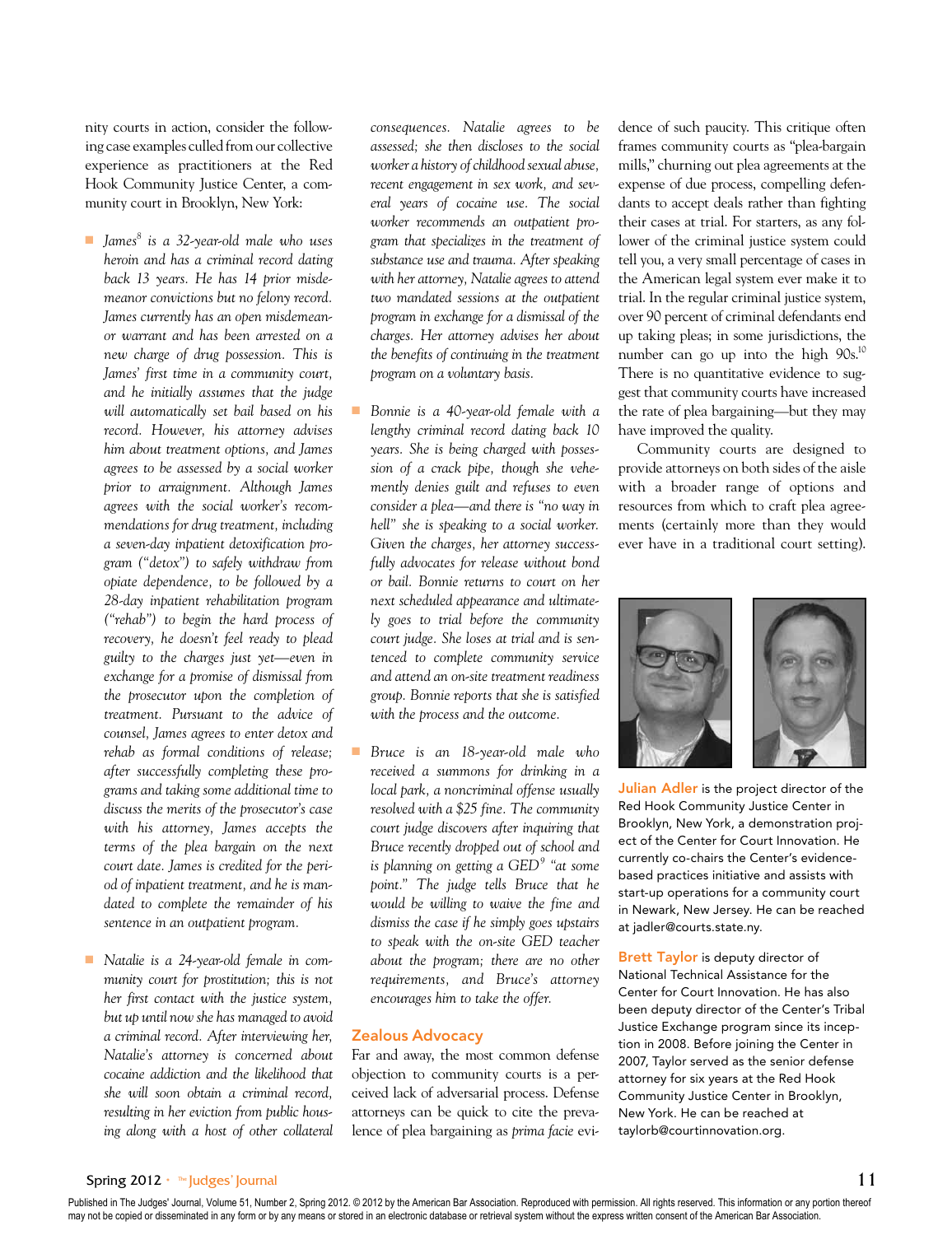With the exception of Bonnie, in the cases described above, the defense attorneys were able to negotiate pleas in the community court that were uniquely tailored to the needs and interests of their clients. Although the cases were all technically resolved through plea agreements, the substance of those dispositions varied significantly, responding to such complex issues as substance use, trauma, and access to alternative educational programs. Community courts raise the practice of plea bargaining to a more nuanced and individualized art.

Bonnie's and James' cases also demonstrate that there is a place for adversarial process in a community court setting. Defense attorneys tend to look skeptically on the fact that most community court jurisdictions are limited to misdemeanors and violations. Because these cases are not considered as serious and rarely go to trial in traditional court settings, some practitioners make an assumption that community courts are handling these matters without much in the way of due process. Additionally, the focus on social services and other alternatives to incarceration is somehow seen as diminishing or eclipsing the adversarial process. The view from the ground is rather different. Adversarial process and community court practice are not mutually exclusive; indeed, often they can enhance each other. At the end of the day, in any criminal matter, procedural protections are *always* a threshold consideration, but a community court adds additional capacity for attorneys to craft more meaningful resolutions—due process *and* "due outcomes."

Before leaving the subject of plea bargaining, it is important to address the criticism that defendants' due process rights are jeopardized if they are required to plead guilty in order to participate in a community court program. In fact, some community courts do require defendants to take pleas before accessing services, while others allow defendants to commence services as a condition of release (as in James' case) or as part of a pre-plea diversion strategy. Inherent in this argument is the view that the defense attorney's role is fatally compromised in these situations: If the attorney decides to contest the charges, he or she does so at the expense of a client obtaining much-needed help.

The reality is far more complicated. In state courts, these same defendants would almost always plead to receive short jail sentences without any type of social services. One criminal justice practitioner paints an even starker portrait: "Let's face it, in the traditional urban criminal justice system, defense lawyers don't have time to talk to their clients. You don't have time to investigate. You have completely coercive plea setups."11 Nor would these defendants have an opportunity to have their pleas vacated and records expunged, as routinely afforded to defendants in community courts.

Where a guilty plea is required for community court participation, a majority of defendants make an informed decision with counsel to participate. Furthermore, in many of these courts, if the defendant does well, the pleas are vacated, the charges are dismissed, and the defendant walks away without a criminal record.

In a similar vein, defense attorneys practicing in community courts are sometimes described as "setting their clients up to fail" by pleading them out to service requirements with which they will—presumably—not be able to comply. But no one can predict with any certainty which clients will succeed or fail ex ante. Moreover, this line of criticism seems to imply that pleading to a definite short jail sentence is somehow less of a failure than a plea that holds the prospect of avoiding jail altogether. Separate and apart from how the case turns out in the end, it also is important for attorneys to consider their clients' perceptions of fairness and personal interests in justice. A 2006 study found that 85 percent of criminal defendants reported that their cases were handled fairly at the Red Hook Community Justice Center; these results were consistent *regardless* of a defendant's case outcome.12 This suggests that attorneys may be too quick in calling a case a failure based solely on a calculus of wins and losses. As one defender opines, "lawyers may know what is best in the courtroom, but they do not always grasp what is best for the client."13 Although Bonnie lost in the courtroom, she was satisfied with the way her case was handled and with a resolution that included a social service component.

The real issue that defense attorneys in community courts should be concerned with is ensuring that their clients are adequately assessed and connected with appropriate services, thereby maximizing their chances of success. If a defendant has repeatedly failed in drug treatment programs, for example, perhaps a more comprehensive assessment and holistic intervention would prove efficacious. Natalie's clinical presentation is quite common: Substance use often signifies an attempt to cope with a history of traumatization; co-occurring mental disorders, such as depression, anxiety, and posttraumatic stress, are also pervasive among adolescents and adults who use substances. One defense-minded academic provides vivid insight into how she would counsel a client to avoid an inapposite service plan: "If you're asking whether I would advise somebody who has jumped a turnstile to go into the mental health system, as it now exists, then my answer would be a flat 'No.'"14 However, she goes on to describe a more nuanced calculus, balancing advocacy, on the one hand, with sensitive and informed counsel on the other: "If you ask me whether I would put this person in a program that somebody has investigated, that targets this defendant's particular needs, and that gives this defendant a second chance if that type of treatment doesn't work, then I might have a different reaction."15

Along these lines, defense attorneys need to advocate for realistic expectations. Ultimately, if interventions like drug treatment are to be considered legitimate alternatives to incarceration, it is the responsibility of the defense attorney to help the court to understand that "relapse is a part of recovery" and that, for many defendants, a higher level of care is a more effective sanction than a short stint in jail. In the universe of community courts, these kinds of arguments need to be as much a part of a defender's practice as hearsay objections and bail applica-

#### $12$  The Judges' Journal • Vol. 51 No. 2

Published in The Judges' Journal, Volume 51, Number 2, Spring 2012. © 2012 by the American Bar Association. Reproduced with permission. All rights reserved. This information or any portion thereof may not be copied or disseminated in any form or by any means or stored in an electronic database or retrieval system without the express written consent of the American Bar Association.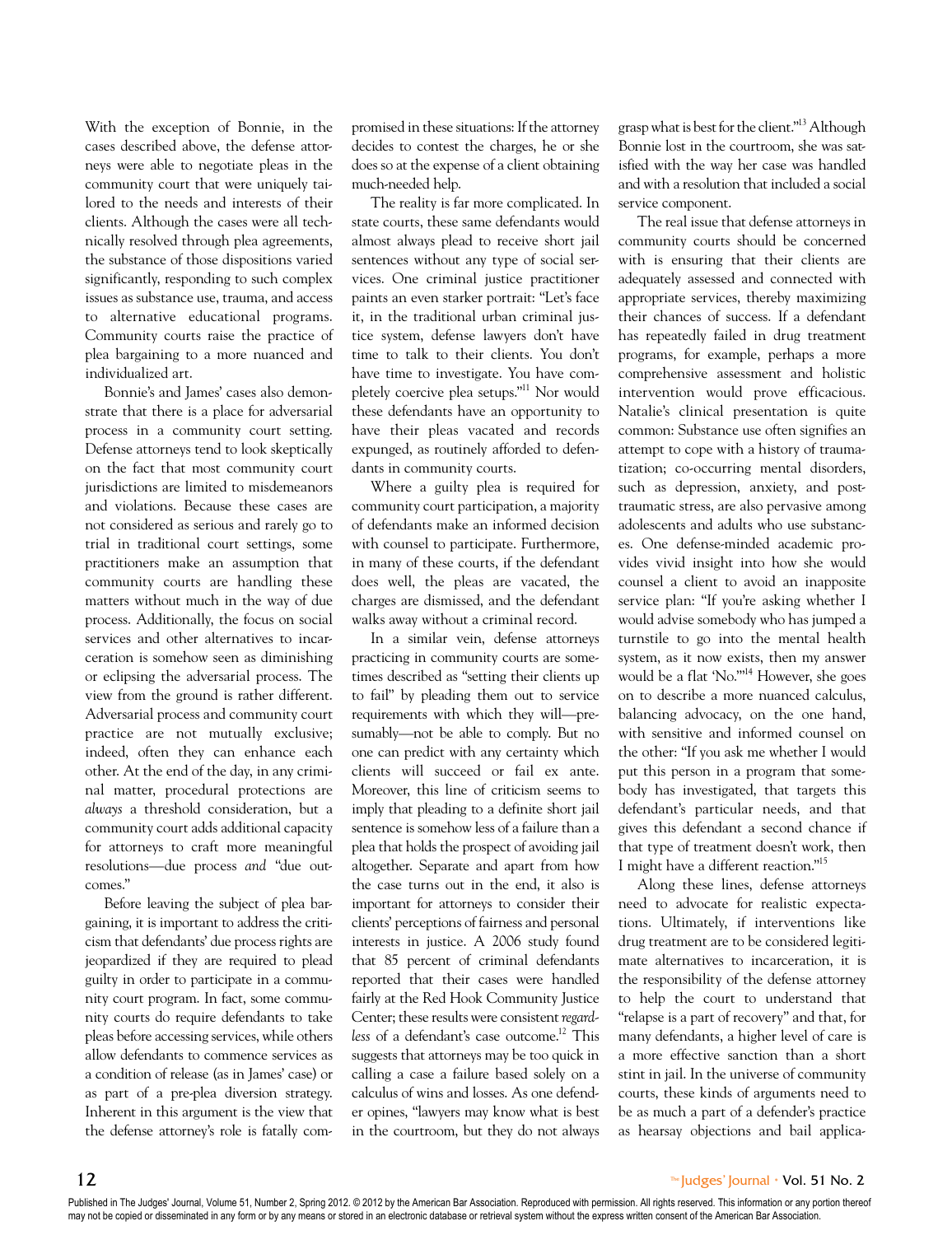tions. For practical purposes, this is an issue that should either be thoroughly discussed in the planning process for a community court or used as a training opportunity in existing courts.

Finally, an overarching criticism of defense attorneys in community courts is that they are "team players" who have relinquished their ability to zealously advocate for their clients on a day-to-day basis. The argument typically goes something like this: Defense attorneys who repeatedly appear before the same judge and across from the same prosecutor in a smaller court setting are at risk of becoming chummy and less comfortable being argumentative. In our experience, a defense attorney's brand of lawyering is primarily influenced by the local professional community, such as the practices of their fellow lawyers, rather than their specific court assignment. Some places have historically had strong defense bars; others have not. Like any frontline practitioners, defense attorneys in community courts need to be on guard for complacency and falling into routines after years of dealing with large numbers of similarly situated cases and clients. Similarly, if there is ever a concern about, say, neutrality, defense attorneys may need to advocate for recusal of a judge during the sentencing process.

It is also important to note that community courts are not drug courts.<sup>16</sup> Although many community courts connect defendants to drug treatment programs, the language of team play has never been a part of the model or the vernacular. There may, however, be some conflation of community courts with defense attorneys' objections to drug courts; $^{17}$  but there is certainly no expectation that defense attorneys in community courts will comport themselves as members of a team, even if savvy defenders recognize an opportunity to obtain better deals for their clients by playing in the same "league" as the prosecution.

#### **Proportionality**

Defense attorneys worry that community courts engage in disproportionate sentencing practices; these apprehensions tend to center around a process of "net-widening."

To avoid confusion, it is important to note that there are at least two distinct iterations of the net-widening concept one of which concerns law enforcement tactics. For our purposes, "net-widening" describes the argument that community court practitioners inappropriately consider nonlegal factors in determining the length and scope of criminal sentences, thereby extending and expanding defendants' exposure to the criminal justice system.

At various points throughout the life of a case, community courts deliberately pay attention to an array of variables, including the clinical and social service needs of defendants, the voices of crime victims, and the quality of life in communities. Although community courts can and do render legally appropriate case dispositions, there is a need for defense attorneys to remain vigilant around sentencing. It can be tempting for well-meaning judges or prosecutors to try to "fix" a defendant with a heavy-handed intervention. It is critical for defense attorneys to always—regardless of the court setting remain alert for signs of disproportionate sentencing practices masquerading as good intentions.

But by and large, a savvy defender can often achieve a much more favorable resolution in a community court than would otherwise be available in a traditional setting. Although defense attorneys may consent to a longer period of court involvement than they would for a similarly situated defendant in a traditional court, they are often doing so in exchange for a promise of *dismissal* upon completion of the obligations. As Natalie's attorney clearly understood, dismissal of the charges precludes the collateral consequences of a conviction (eviction from public housing, deportation, barriers to employment, to name a few), which are typically far more severe and enduring than the

## Spring 2012 •  $\mathbb{I}^*$  Judges' Journal 13

Published in The Judges' Journal, Volume 51, Number 2, Spring 2012. © 2012 by the American Bar Association. Reproduced with permission. All rights reserved. This information or any portion thereof may not be copied or disseminated in any form or by any means or stored in an electronic database or retrieval system without the express written consent of the American Bar Association.